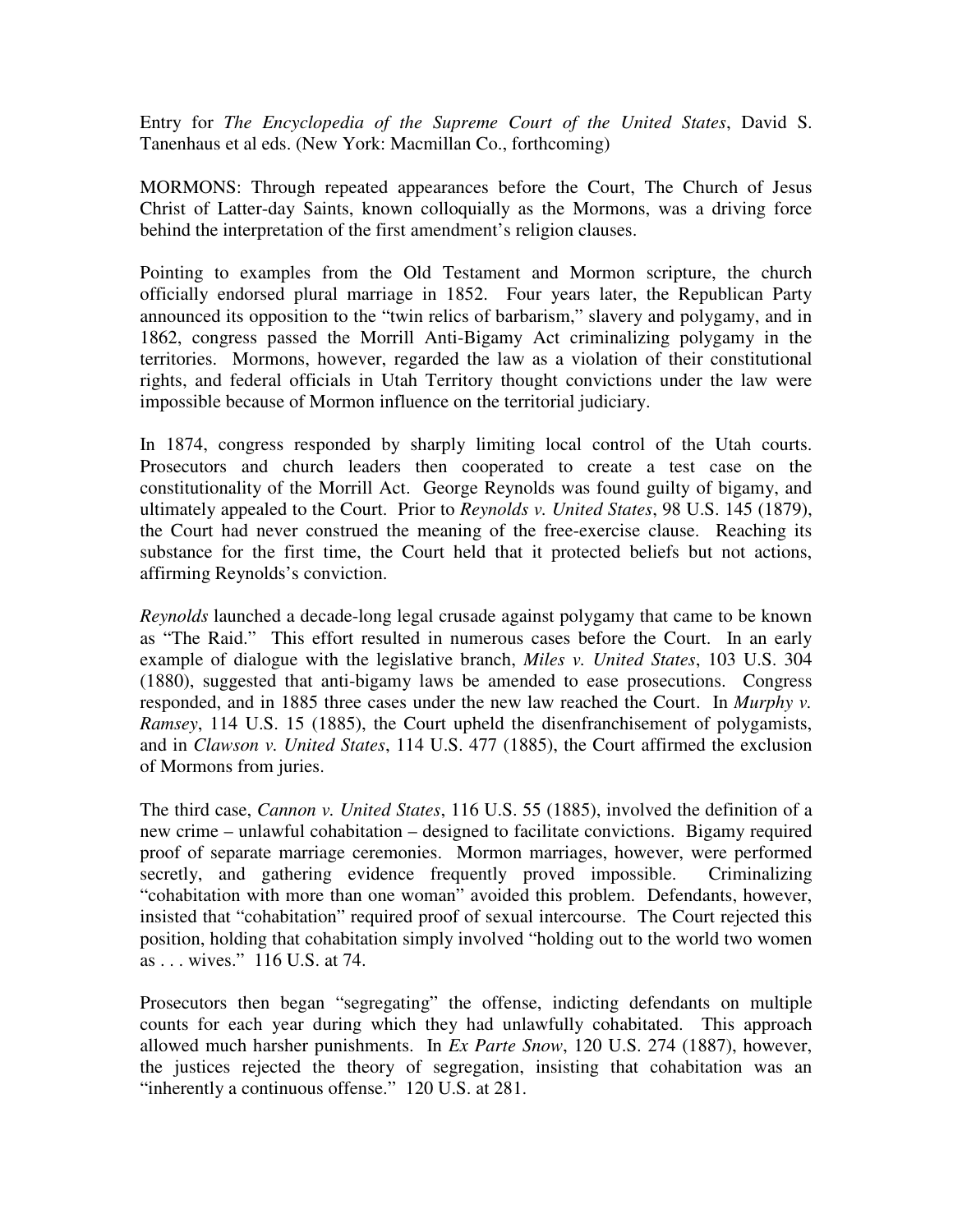In 1887, Congress produced a fourth round of legislation known as the Edmunds-Tucker Act. The Act dissolved the church as a corporation and confiscated all of its property. In *Late Corporation of the Church of Jesus Christ of Latter-day Saints v. United States*, 136 U.S. 1 (1890), the Court rejected the argument that the Act infringed on religious liberty in the strongest possible terms, comparing polygamy to human sacrifice, religious assassinations, and "other open offenses against the enlightened sentiment of mankind." 136 U.S. at 50.

The same year, the Court upheld an Idaho law disenfranchising all Mormons in *Davis v. Beason*, 133 U.S. 33 (1890). In contrast to the law in *Murphy*, Idaho excluded any person – monogamist or polygamist – who subscribed to Mormon doctrine. In response the so-called Cullom Bill, which would have disenfranchised all Mormons, was introduced in Congress.

Church president Wilford Woodruff faced the bleak prospect of continued mass incarceration of Mormons, their permanent political subjugation, and the institutional annihilation of his church. In response, Woodruff recorded in his diary "praying to the Lord and feeling inspired by his spirit" to issue the so-called Manifesto, in which he called on Mormons to obey the laws banning polygamy.

Despite the Manifesto, some Mormons continued to perform clandestine plural marriages, until the issue again burst on the national scene in three years (1904-1907) of grueling congressional hearings over the election of Reed Smoot, a high-ranking Mormon leader, to the U.S. Senate. Haunted by the return of "The Raid," the church began excommunicating those who continued polygamy, which has been its policy ever since.

Excommunicated Mormons founded polygamous sects that continue to thrive in the American west. In 1946, Utah convicted one of these so-called "Mormon fundamentalists" for "conspiracy to commit acts injurious to . . . public morals" by publishing a pamphlet advocating polygamy. In *Musser v. Utah*, 333 U.S. 95 (1948), the Court avoided reaching the merits of his constitutional challenge, but, in a marked shift from nineteenth-century cases, a sharp dissent insisted that Musser's conviction violated the free-speech clause.

More recently, in *Corporation of the Presiding Bishop v. Amos*, 483 U.S. 327 (1987), the Court rejected an establishment clause attack on the church's exemption from antidiscrimination laws. Mormons were again before the Court in *Santa Fe Independent School District v. Doe,* 530 U.S. 290 (2000), where one of the Jane Doe plaintiffs who successfully challenged the highly Protestant prayers offered at public school football games in Texas was a Mormon.

Critics have claimed that the belief-action distinction provides no protection for religious practice, but the Court strongly affirmed *Reynolds* in *Employment Division v. Smith*, 494 U.S. 872 (1990). On the other hand, in *Romer v. Evans*, 517 U.S. 620 (1996), the Court explicitly rejected the more extreme position it had staked out in *Davis v. Beason.*  "*Davis* . . ." wrote Justice Kennedy, ". . . is no longer good law." 517 U.S. at 633.